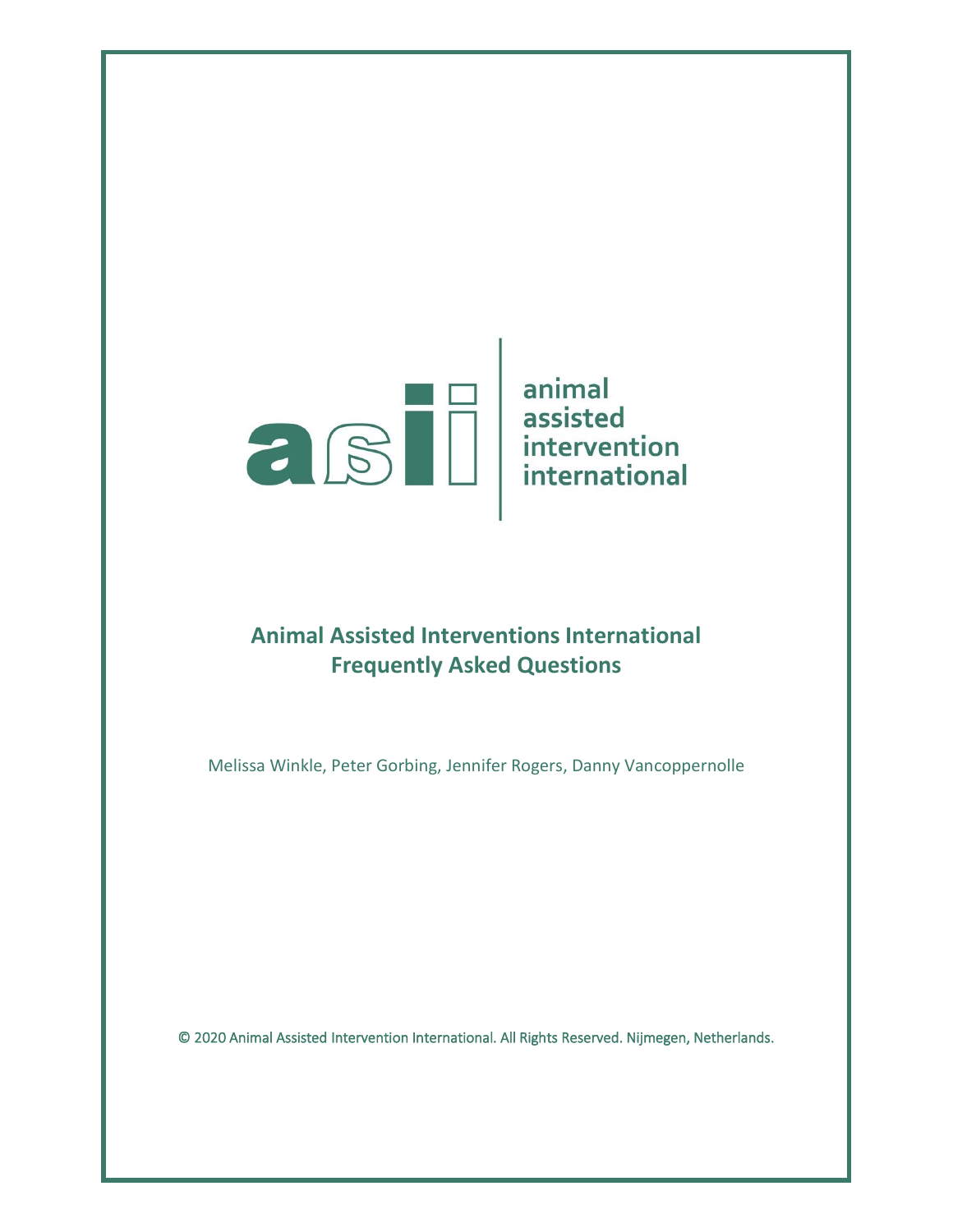#### About AAII

Animal Assisted Intervention International (AAII) grew out of many discussions within Assistance Dogs International (ADI) about how best to support the growing number of organizations working within the field of Animal Assisted Therapy, Education and Activities (together referred to as Animal Assisted Intervention or AAI). Many organizations that were training assistance dogs, were also seeing an increase in requests to place dogs with healthcare, human service, and educational providers. After years of international meetings to create purpose, mission, terminology, types of membership, and standards, Animal Assisted Intervention International (AAII) was formally registered in the Netherlands on the  $7<sup>th</sup>$  of February, 2013, and an interim board was established.

Soon, AAII realized that there were other areas of animal assisted interventions that did not fit into the member categories that were initially created. In 2020 we added new member categories to capture professional programs and collaborations that did needed standards, competencies and accreditation guidelines.

AAII's goal is to create an international community of practitioners and animal trainers who share interest in human-animal interactions, animal health, welfare and well-being, professional standards, competencies and accreditation for all members. AAII will provide conferences and facilitate member communications to meet this end.

## **Frequently Asked Questions (FAQs)**

## **Q: Why should organizations and individual healthcare/human service/education providers join AAII?**

A: AAII is a member driven organization that realized in 2010 that while there were many organizations that offered registration for volunteer visiting teams, there was little guidance on standards, competencies or an accreditation process available for the professional member categories healthcare, human service, education providers and dog training organizations - that train and provide dogs specifically for this kind of work. AAII began meeting an unmet need for developing detailed standards, competencies and accreditation for professionals. In addition, AAII recognized that many of the volunteer visiting organizations did not accommodate teams to work with professionals in formal AAI work. The preparation, education, evaluation, practice and accreditation can be very different than volunteer visiting.

## **Q: What is the difference between registration, certification and accreditation?**

- A: In the case of AAI's, many organizations use the following terminology as an industry standard. It may vary in some parts of the world.
	- **Registration** implies that the handler, the dog, and the team working together has been screened against some set of internal organizational criteria.
	- **Certification** typically implies evaluation of formal education/training. In the case of AAIs, a certification would require that one organization offered formal education to both human and dog in the category for which the human carries credentials. For example, in AAT, a therapist and dog would train together at a professional level – by someone who has up to date knowledge/experience in both therapy and animal training/behavior/communication for that professional level of work. Certification is typically achieved by having an independent third party evaluate the education given by a separate organization. For example, an occupational therapist attends university for several years and then achieves certification by taking their board exam by the National Board of Certification of Occupational Therapy, NOT the university in which they received their training. In professional level healthcare, human service provider and education fields, it may be considered unethical for an organization to offer the education and then offer the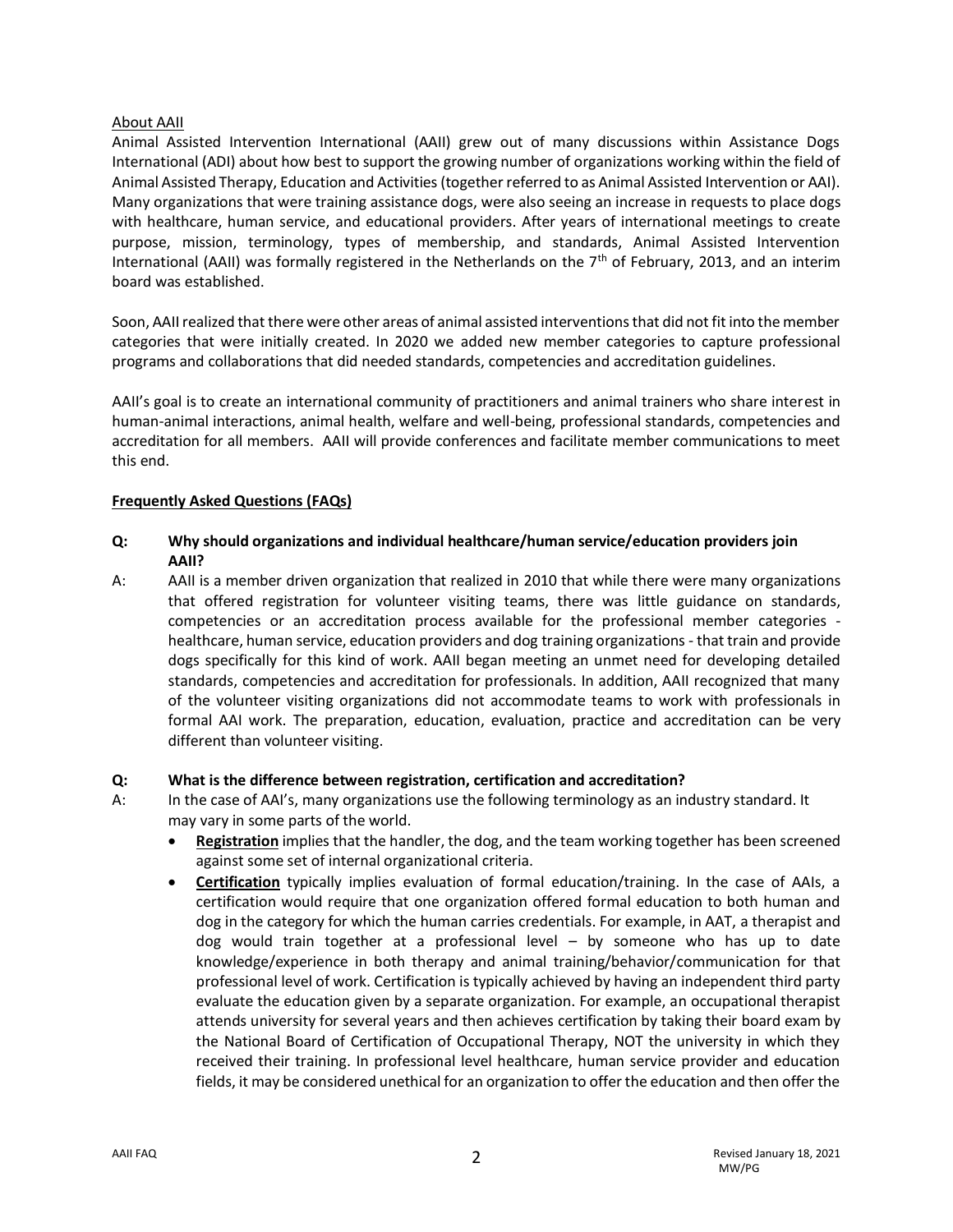final certification exam. The exception is university programs that have an internal structure for this kind of program.

• **Accreditation** is a process of validation of an applicant's (organization or individual) education, experience, and credibility to meet a set of standards, competencies and quality assurances set by an outside third party peer reviewed board (AAII). Potentially, the accreditation process allows the accredited organization to offer education, evaluation and certification. For example, an organization that achieves accreditation from AAII has proven that their practices are acceptable and ethical, and demonstrated quality assurance, and are competent to teach, test and offer certification to third parties. AAII is currently reviewing this possibility in regions around the world to determine if allowing accredited parties to offer certification to others is in our best interest and scope. AAII has no final decision at the time this Q & A was written.

## **Q: Who joins AAII?**

A: Organizations and individual degreed/licensed healthcare, human service, and educational providers who offer animal assisted therapy (AAT), education (AAE), other professional programs (AASP) and organizations that offer volunteer visiting or animal assisted activities (AAA), and for any of the aforementioned that offer collaborative work in AAI. AAII also has membership for organizations and individuals that prepare, train and place dogs with those who offer any kind of AAI work.

## **Q: Why should my organization apply for AAII membership?**

A: Reputable organizations are developed based on formal literature and well-defined best practices. By joining AAII you will be able to influence the future direction of how practitioners develop AAIs across the world and you will have access to like-minded people who want to work towards achieving high standards, clear competencies and have objectively evaluated checks and balances in all areas of AAIs. This ensures that staff, clients and dogs are supported in the best possible way, thereby building a reputation for excellent professional outcomes.

# **Q: Are there different kinds of membership?**

- A: AAII currently offers 9 fields of membership, 7 of which can be accredited:
	- **Animal Assisted Activities** (AAA)**:** AAA incorporates specially selected and trained animals into impromptu or planned activities and interactions that may be offered by volunteer, paraprofessional or professional human-animal teams. AAA may be unstructured or goal oriented in areas such as motivational, recreational, social and general well-being. AAA teams have participated in a minimum of introductory preparation and training for the populations they visit and the dog they are handling. With additional preparation and training, AAA teams can work directly with a licensed, degreed or equivalent healthcare, human service or educational professional in AAE, AAT and AASP. AAAs promote mutual wellbeing and benefits for the humans and animals involved. AAIs may directly or indirectly involve the animal.
	- **Animal Assisted Education** (AAE)**:** AAE incorporates specially selected and trained animals into goal directed, educationally relevant teaching plans that are designed to promote development of general or special education skills in areas such as cognition, social functioning, personal growth, responsible pet carers, etc. AAE is developed, directed and/or delivered by a person who is licensed, degreed or equivalent education professional specialized expertise in teaching/education. The process is evaluated and documented. AAE providers who handle their own dogs have additional intermediate to advanced training in dog advocacy, handling, communication, behavior, husbandry, health, welfare and well-being in both living and working situations. Alternatively, teaching/education providers may choose to work in conjunction with an AAA team, a professional dog handler or an AASP who have additional training for the scope of AAE. AAE may be provided in a variety of settings, with a variety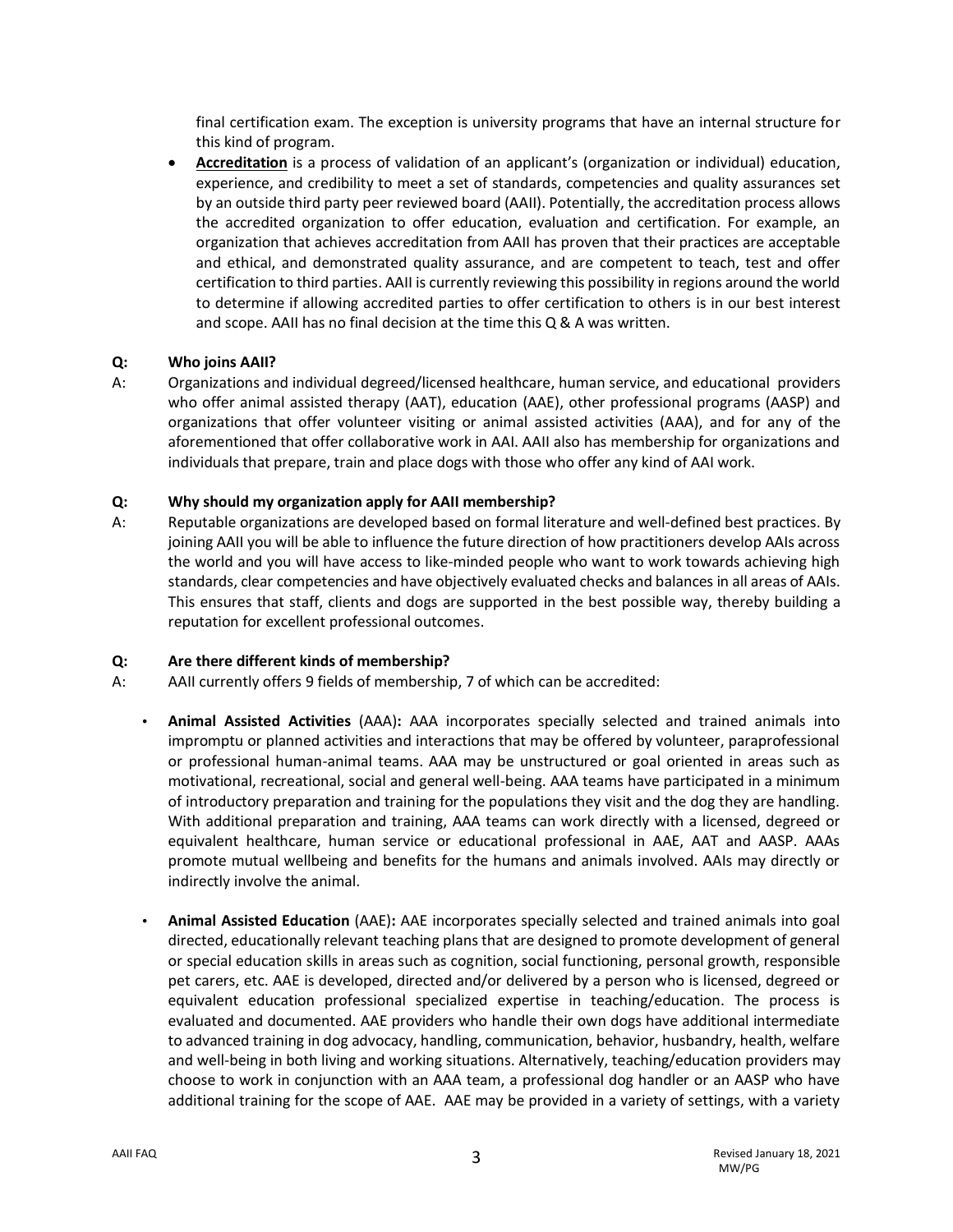of ages, may be individual or group in nature. AAE promotes mutual wellbeing and benefits for the humans and animals involved. AAEs may directly or indirectly involve the animal.

- **Animal Assisted Placement Program (AAPP**): Formerly based on Animal Support (AS). An AAPP involves a professional program or individual who provides specially selected and/or trained animals to professionals in AAA, AAE, AAT or AASP. AAPPs instruct animal recipients/handlers about animal advocacy, handling, training, communication, behavior, husbandry, health, welfare and well-being in both living and working situations. Some examples of AAPPs are Assistance Dogs International (ADI) (or similar) dog training organizations or similar that raise, train and place "facility dogs" or train dogs for programs or placement with healthcare, human service, education, crisis response, clinics. AAPPs also includes individuals or organizations that offer owner-self-training classes for healthcare, education or human service providers, etc. AAPP promotes positive, safe relationships between the handler and the animal.
- **Animal Assisted Special Program (AASP):** AASPs offer goal-oriented programs that incorporate specially selected and trained animals to work in professional fields outside of animal assisted education and therapy or in conjunction with these licensed professionals. AASP personnel may or may not have a license, degree, or equivalent, but are delivering a professional level service or program. Examples of these programs: Prison dog training classes that teach inmates life/job skills, community programs for people with disabilities, job training, etc., formal crisis intervention department work (e.g. victim advocates), at-risk populations, camps/vocational programs/after school classes for people with disabilities that develop specific skills, a person who teaches veterans with PTSD how to train animals as part other their life skills goals, dogs that work with paramedics/fire stations and that comfort of victims, ministry dogs ( dogs that work with priests, etc.). AASPs promote wellbeing and benefits for humans and provide a positive experience for the animals without force, coercion or exploitation. AASPs may directly or indirectly involve the animal.
- **Animal Assisted Therapy (AAT):** AAT incorporates specially selected and trained animals into goal directed therapeutic/intervention plans that are designed to promote improvement in physical, cognitive, psychosocial, behavioral, and/or emotional functioning. AAT is developed, directed and/or delivered by a professional who is educated, licensed, degreed or equivalent in healthcare/human service and has specialized expertise within the scope of practice of his/her profession; the AAT process is evaluated and documented. AAT providers have additional intermediate to advanced continuing education for AAT theory and practice. AAT providers who handle their own animals have additional intermediate to advanced training in dog advocacy, handling, communication, behavior, husbandry, health, welfare and well-being in both living and working situations. Alternatively, healthcare and human service providers may choose to work in conjunction with an AAA team, a professional dog handler or an AASP who have additional training for the scope of AAT. AAT may be provided in a variety of settings, with a variety of ages, may be individual or group in nature. AAT promotes mutual wellbeing and benefits for the humans and animals involved. AAT may directly or indirectly involve the animal.
- **Collaborative-Animal Assisted Education (C-AAE):** Where an organization contributes to AAE, for example by training dogs and acting as the dog handler, but does not have a licensed human healthcare practitioner or human services provider on their staff or working with them as a consultant, the collaborative work is recognised by AAII and this element can be accredited.
- **Collaborative-Animal Assisted Therapy (C-AAT):** Where an organization contributes to AAT, for example by training dogs and acting as the dog handler, but does not have a licensed human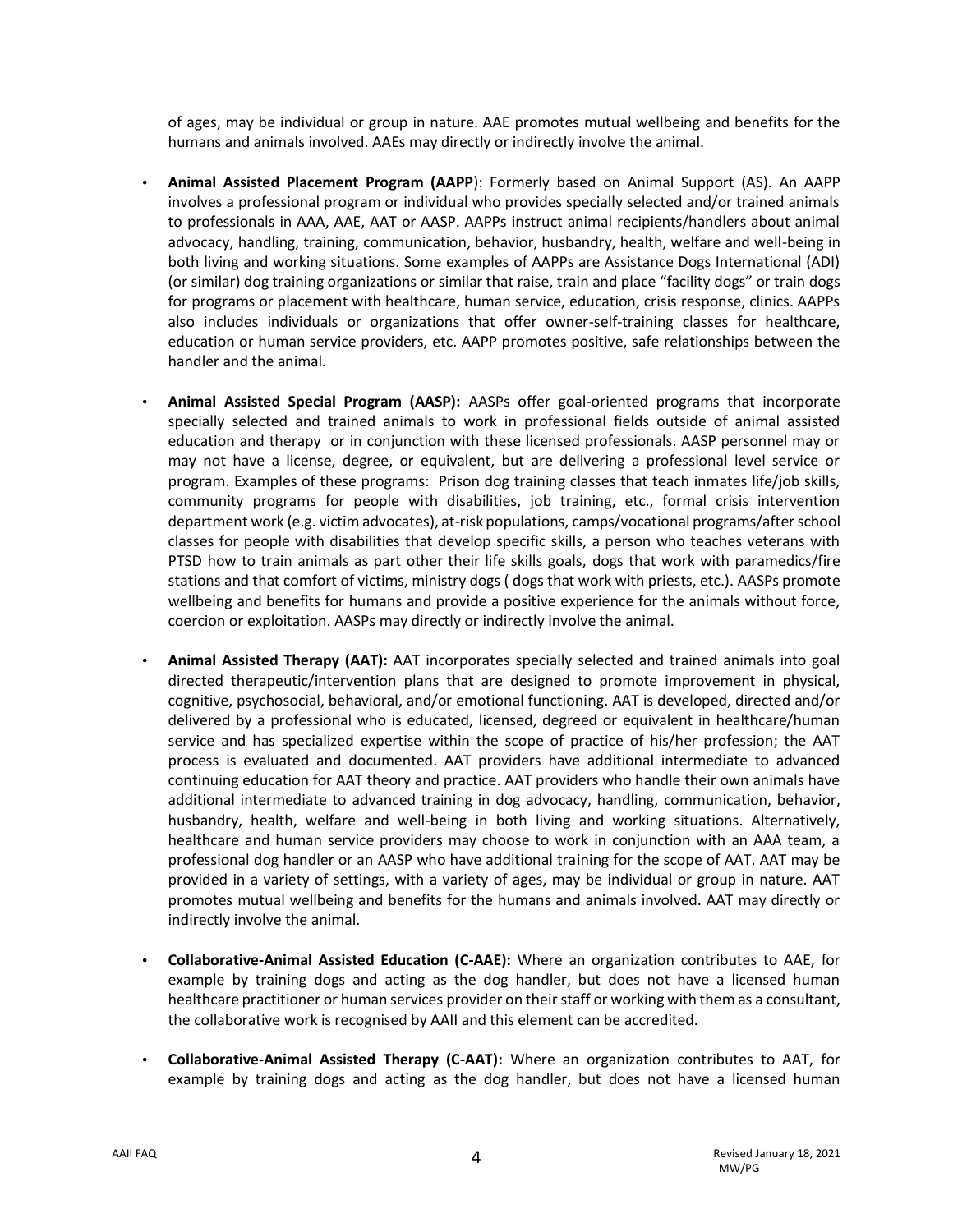healthcare practitioner or human services provider on their staff or working with them as a consultant, the collaborative work is recognised by AAII and this element can be accredited.

- **Educational Institution (EI)** members teach coursework that supports AAIs (AAA, AAT, AAE or AS). EI's offer teaching curriculum that supports the standards, competencies, and accreditation components that are required for AAI best practices. EI's are not eligible for AAII accreditation.
- **Affiliate Organizations (AO)** support the AAII mission and standards, but the organization does not quite fit the membership fields or is not active in practicing or training people or animals for AAIs. AO's do work that supports or is related to AAI. AO's are not eligible for AAII accreditation.
- **Q: What is the difference between full membership, associate membership, affiliate membership and educational institution membership?**
- A: **Full members** are those who have the majority of their staff operating at the advanced and expert Level competencies. Full members have the capacity to serve in Board of Directors and Development capacities. Those eligible for full membership include categories include AAA, CAAT, CAAE, AAE, AAT, AASP and AAPP.

**Associate members** are those who have the majority for their staff operating at entry level and Intermediate level competencies. Those eligible for associate membership include AAA, CAAT, CAAE, AAE, AAT, AASP and AAPP.

**Affiliate organizations** support the AAII mission and standards, people may be in working groups to develop areas or support projects, but the organization does not quite fit the membership fields or are not active in practicing AAIs, or training people or dogs for AAIs. Affiliate organizations are not eligible for AAII accreditation and have no voting rights. Assistance Dogs International is an example of an affiliate organization, however, ADI member organizations might actually fit into AAA, CAAE, CAAT, AAE, AAT, AASP, or AAPP fields. *Affiliate membership is by invitation only*.

**Educational Institutions** (EI) that teach AAI course work (AAA, CAAT, CAAE, AAE, AAT, AASP) and are not organizations that train and place dogs for AAIs or register handlers and dogs to participate in AAA, AAE, AAT or AS, would be eligible for affiliate membership. For example: A University that teaches AAI course work on-line, in-class, via workshops/conferences, etc. may ensure that the AAII standards/competencies are included in curriculum as best practices. Educational institutions are not eligible for AAII accreditation.

## **Q: What is accreditation?**

A: Accreditation is a process by which a professional association (e.g. AAII) sets standards/ competencies and grants recognition to member organizations/individuals that have met predetermined criteria. The member demonstrates knowledge and fulfillment of predetermined standards and competencies for their active AAI member categories (AAT, CAAT, CAAE, AAE, AAT, AASP and AAPP) Many times, this results in the member developing or modifying policies and procedures which ensure the quality of the member.

AAII is a member driven organization. Our members, along with our board of directors have developed a series of minimum standards and competencies leading to AAI best practices to reflect the way we believe AAI should be operated to ensure the best outcomes for all involved.

The AAII accreditation process has been designed to enable programs to show that they are meeting these minimum standards in daily practice. We do not regard the accreditation assessment as merely a 'test' but rather an opportunity to check how your program is working with the support of, and in discussion with, peers who have been through a similar process. The accreditation process will give you a great opportunity to benchmark your work against the standards and the work of your peers.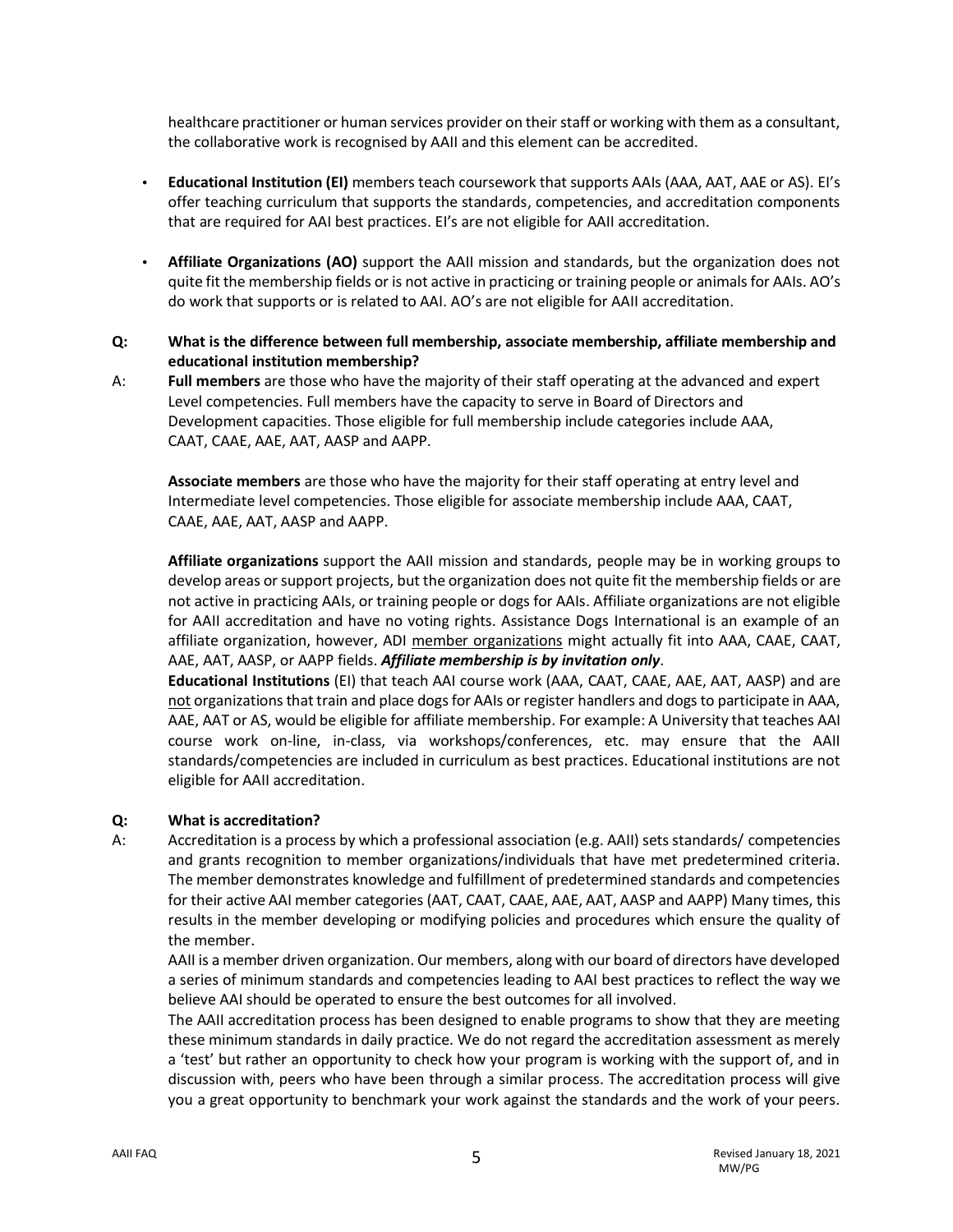We aim for it to be a collaborative and educational experience for everyone taking part. The accreditation process is a way to demonstrate that you have professional level policies, procedures, and practice as foundations in your work.

## **Q: What is the difference between becoming a member and becoming accredited?**

A: For the foreseeable future, you will be able to be a member of AAII if you meet the membership criteria. In the longer-term, we anticipate that membership will only be open to programs that have been accredited, ensuring that best practices are in place throughout your facility or organization.

## **Q: Who is eligible for becoming accredited?**

- A: The following lists eligibility for AAII accreditation:
	- Active Full Members of AAII (Full member status, for a minimum of 1 year, must be continuously maintained for accreditation to be effective, with no more than a 3 month lapse).
	- Individual licensed/degreed or equivalent healthcare/human service/educational providers and dog training programs.
	- Organizations with healthcare/human service providers (for example: hospitals, clinics, residential facilities, schools, etc.) and other professional AAI programs.
	- Organizations that provide training and/or placement of dogs in the categories of AAA, AAE, or AAT.

AAII does not currently offer accreditation to the following:

- Affiliate members
- Educational organizations that teach Animal Assisted Interventions (AAA, CAAT, CAAE, AAE, AAT, AASP or AAPP)

## **Q: Why aren't Affiliate Members and Educational Institutions that teach AAI's eligible for accreditation?**

A: AAII has set standards for active practice in AAA, CAAT, CAAE, AAE, AAT, AASP and AAPP. Our standards are set for practitioners, dogs, participants and the people who handle, train, and place them for work in these areas. They are the people and dogs 'in the field'. AAII standards and competencies may be adopted and included in Educational Institutions that have curriculum for AAIs and part of the final outcome of the students will be that they practice AAA, CAAT, CAAE, AAE, AAT, AASP and AAPP. Affiliate members are organizations that support our mission and AAIs, but are not directly involved in the active practice, or do not have members who are active in AAA, CAAT, CAAE, AAE, AAT, AASP and AAPP.

## **Q: What is involved in completing the accreditation process?**

A: Those who have been full members for at least one year are eligible for accreditation. Accreditation involves a formal process of creating a portfolio of information and in-person interviews/observation to show that your work meets what our members and board have determined to be important educational preparation, standards of practice, competencies, policies, and procedures.

## **Q: How do I know which parts of the accreditation manual to complete?**

A: Once you become a member, you will have access to the Standards, Competencies and Accreditation Process for any member categories that you are active in. The process is laid out in each member booklet.